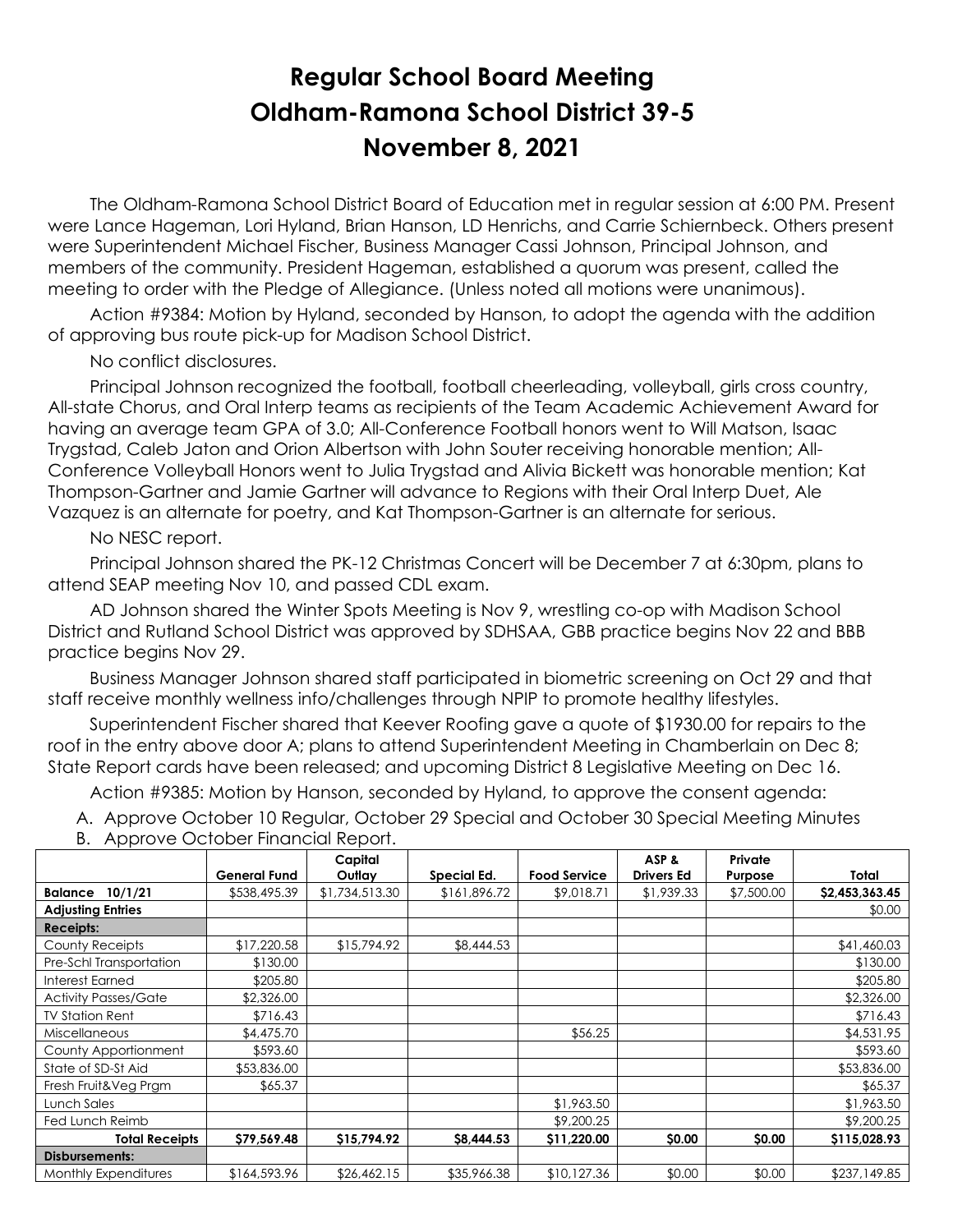| <b>Balance 10/31/21</b> | S453,470.91  | \$1,723,846.07 | \$134,374.87 | \$10,111.35  | \$1,939.33 | \$7,500.00 | \$2,331,242.53 |
|-------------------------|--------------|----------------|--------------|--------------|------------|------------|----------------|
|                         |              |                |              |              |            |            |                |
| #101<br>Cash--checking  | \$108,662.52 | \$445,752,97   | \$67,276.41  | \$4,994.00   | \$873.58   | \$500.00   | \$628,059.48   |
| MMSavings #105          | \$327,416.39 | \$1,278,093.10 | \$65,530.46  | \$5,117.35   | \$1,065.75 | \$7,000.00 | \$1,684,223.05 |
| Petty Cash              | \$200.00     |                |              |              |            |            | \$200.00       |
| Imprest & Prepd         | \$17,192.00  |                | \$1,568.00   |              |            |            | \$18,760.00    |
| O/S Receivables         | <b>SO.00</b> |                |              | <b>SO.00</b> |            |            | \$0.00         |
| Less O/S Liabilities    |              |                |              |              |            |            | \$0.00         |
| <b>Balance 10/31/21</b> | S453,470.91  | \$1,723,846.07 | \$134,374.87 | \$10,111.35  | \$1,939.33 | \$7,500.00 | \$2,331,242.53 |

| <b>Trust &amp; Agency Acct</b> |             |  |  |  |  |
|--------------------------------|-------------|--|--|--|--|
| Acct Bal 0/30/21               | \$40,356.91 |  |  |  |  |
| <b>Total Receipts</b>          | 5,664.75    |  |  |  |  |
| <b>Total Disbursements</b>     | 6.051.69    |  |  |  |  |
| <b>Balance 10/31/21</b>        | \$39,969.97 |  |  |  |  |

## C. Approve November bills.

| <b>Fund Number</b>                       | 10 | <b>GENERAL FUND</b>        |                                         |                |           |
|------------------------------------------|----|----------------------------|-----------------------------------------|----------------|-----------|
| <b>ALLIANCE COMMUNICATIONS</b>           |    |                            | Phone                                   | 182.00         |           |
| APPEARA                                  |    |                            | Towels & Mops                           | 137.58         |           |
| ASBSD                                    |    |                            | Wed with Wade 10.27.21                  | 40.00          |           |
| <b>BUD'S CLEAN-UP SERVICE INC</b>        |    |                            | Garbage                                 | 238.42         |           |
| CENTURY BUSINESS LEASING INC.            |    |                            | Copies                                  | 741.50         |           |
| CITY OF OLDHAM                           |    |                            | Sewer - Oldham                          | 25.00          |           |
| COOKS WASTE PAPER & RECYCLING, INC       |    |                            | Roll-off Dumpster                       | 324.13         |           |
| <b>DAN DUENWALD</b>                      |    |                            | 3yr Asbestos Re-Inspection              | 500.00         |           |
| DELL RAPIDS ST. MARY CATHOLIC SCHOOLS    |    |                            | XCC Meet 9.27.21                        | 30.00          |           |
| ELKTON SCHOOL DIST.                      |    |                            | DVC XCC Meet 10.6.21                    | 171.28         |           |
| F & M OIL                                |    |                            | refill fuel, tire disposal, rental fees | 1,861.98       |           |
| <b>GRAHAM TIRE COMPANY</b>               |    |                            | Car - 4 tires                           | 366.28         |           |
| <b>HAUFF</b>                             |    |                            | <b>XCC Award</b>                        | 12.95          |           |
| J.P. VARNAVAS                            |    |                            | Refund Deposit                          | 225.00         |           |
|                                          |    |                            | Oldham - Water                          | 48.45          |           |
| KINGBROOK RURAL WATER SYSTEM, INC        |    |                            |                                         | 63.25          |           |
| <b>MCI</b>                               |    |                            | Long Distance Phone                     |                |           |
| MID-AMERICAN ENERGY                      |    |                            | Gas-Ramona/House                        | 181.20         |           |
| NORTHEAST EDUCATIONAL SERVICES CO-OP     |    |                            | November 2021                           | 12.00          |           |
| NORTHERN STATES POWER COMPANY, MINNESOTA |    |                            | Electricity - Ramona/House              | 1,867.46       |           |
| NORTHWESTERN ENERGY                      |    |                            | Oldham - Gas                            | 57.70          |           |
| <b>NSU</b>                               |    |                            | Fall2021 - Digital Textbooks            | 166.10         |           |
| O-R CUSTODIAL ACCOUNT                    |    |                            | Reimburse: Oct 2021 expenses            | 2,662.38       |           |
| OFFICE PEEPS, INC.                       |    |                            | envelopes                               | 10.94          |           |
| OTTERTAIL POWER CO.                      |    |                            | Electricity - Oldham                    | 153.23         |           |
| PHEASANTLAND INDUSTRIES                  |    |                            | Welcome signs                           | 276.48         |           |
| POPPLER'S MUSIC, INC.                    |    |                            | Instrument repairs                      | 368.96         |           |
| PROSTROLLO AUTO MALL                     |    |                            | Oil Change/Repairs - Car, Suburban, Van | 361.15         |           |
| REINHART FOODSERVICE, L.L.C.             |    |                            | <b>FFVP Supplies</b>                    | 240.99         |           |
| SDHSAA                                   |    |                            | All State sheet music                   | 5.00           |           |
| ST. MARY CATHOLIC SCHOOLS                |    |                            | Region 2B XCC                           | 105.02         |           |
| <b>TOWN OF RAMONA</b>                    |    |                            | Water - Ramona/House                    | 324.00         |           |
|                                          |    |                            |                                         | Fund Number 10 | 11,760.43 |
|                                          |    |                            |                                         |                |           |
| Fund Number                              | 21 | <b>CAPITAL OUTLAY FUND</b> |                                         |                |           |
| CENTURY BUSINESS LEASING INC.            |    |                            | Copier Lease                            | 329.94         |           |
| RUTLAND SCHOOL DISTRICT                  |    |                            | BBB - White/Black Uniforms (16 each)    | 1,934.96       |           |
| SHOUTPOINT, INC.                         |    |                            | <b>Messaging Services</b>               | 345.00         |           |
| <b>TIME MANAGEMENT SYSTEMS</b>           |    |                            | <b>Timeclock</b>                        | 30.03          |           |
|                                          |    |                            |                                         | Fund Number 21 | 2.639.93  |
| Fund Number                              | 22 | SPECIAL EDUCATION FUND     |                                         |                |           |
| CHILDREN'S CARE HOSPITAL & SCHOOL        |    |                            | Tuition - Sept 2021                     | 6,447.00       |           |
| <b>FLANDREAU SCHOOL DISTRICT</b>         |    |                            | SpEd Director - October                 | 757.66         |           |
| NORTHEAST EDUCATIONAL SERVICES CO-OP     |    |                            | November 2021                           | 3,657.01       |           |
| SD DEPT OF HUMAN SERVICES                |    |                            | HCBS - Sept/Oct                         | 11,481.31      |           |
| <b>VALIANT LIVING</b>                    |    |                            | Tuition - October                       | 2.487.44       |           |
|                                          |    |                            |                                         | Fund Number 22 | 24,830.42 |
|                                          |    |                            |                                         |                |           |
| Fund Number                              | 51 | <b>FOOD SERVICE FUND</b>   |                                         |                |           |
| APPEARA                                  |    |                            | Towels & Mops                           | 100.00         |           |
| EAST SIDE JERSEY DAIRY, INC.             |    |                            | Milk                                    | 563.33         |           |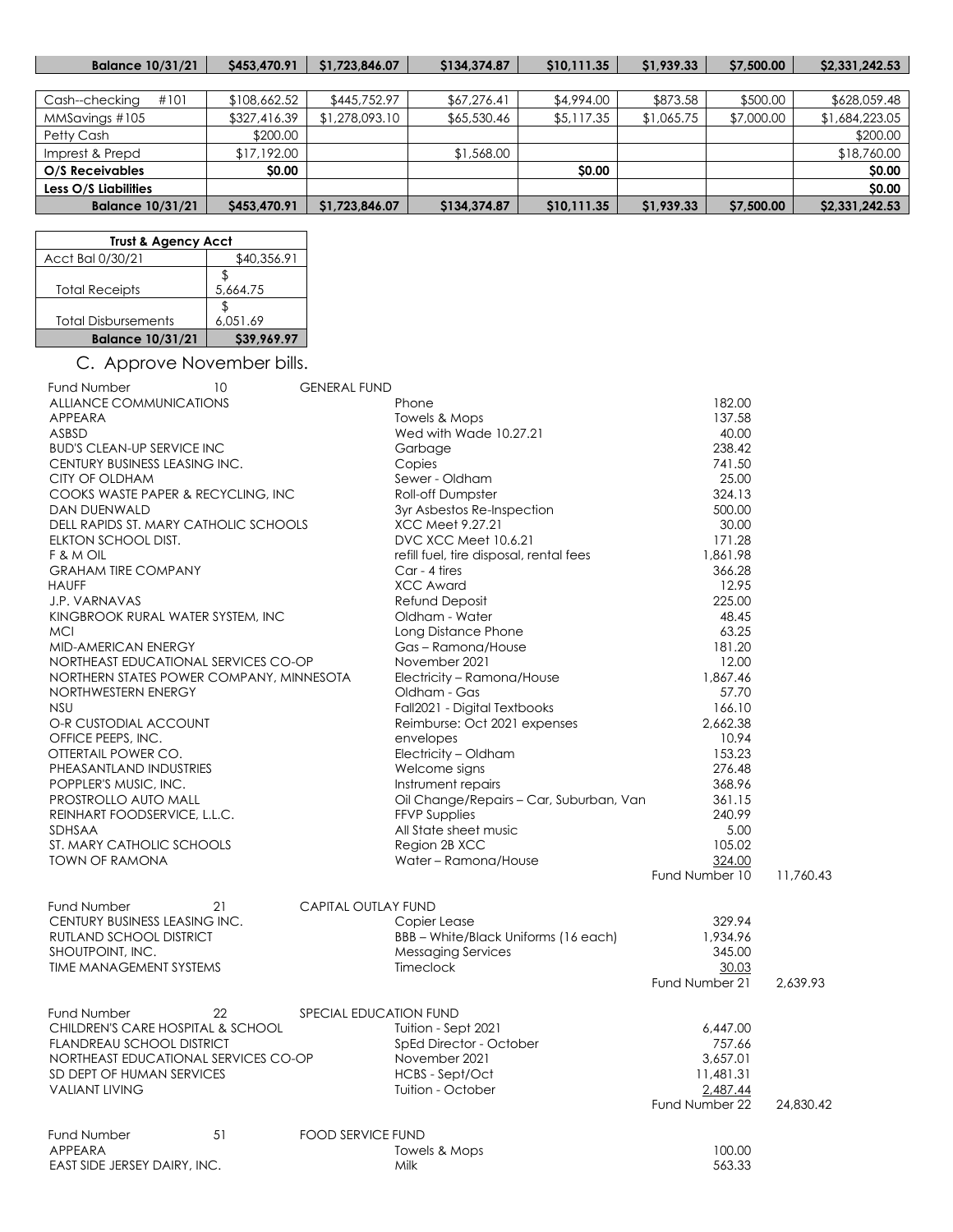| REINHART FOODSERVICE, L.L.C. | Food Supplies               | 3.720.17       |          |
|------------------------------|-----------------------------|----------------|----------|
| SCHOOL NUTRITION ASSOCIATION | SNA Membership Renewal - CH | 48.50          |          |
|                              |                             | Fund Number 51 | 4,432.00 |

Checking Account ID 1 43,313.66

| <b>Pcard Bills - November 2021</b>         |    |                                    |                                                             |                          |          |
|--------------------------------------------|----|------------------------------------|-------------------------------------------------------------|--------------------------|----------|
| <b>Fund Number</b>                         | 10 | <b>GENERAL FUND</b>                |                                                             |                          |          |
| <b>ACE HARDWARE</b>                        |    |                                    | custodial supplies                                          | 249.96                   |          |
| <b>ADOBE</b><br>AMAZON/SYNCB               |    |                                    | Adobe Software (Perkins)<br>misc supplies                   | 239.88<br>607.91         |          |
| ATHLON INTERACTIVE ADVENTURES, LLC         |    |                                    | <b>Professional Development</b>                             | 520.00                   |          |
| <b>BEST WESTERN</b>                        |    |                                    | Hotel - All State Choir                                     | 753.84                   |          |
| <b>BIG D #54</b>                           |    |                                    | gas                                                         | 58.20                    |          |
| <b>BUILDERS FIRST SOURCE INC</b>           |    |                                    | boards for house deck                                       | 50.66                    |          |
| <b>CENEX GAS STATION</b>                   |    |                                    | gas                                                         | 47.19                    |          |
| <b>CLUBHOUSE HOTEL &amp; SUITES PIERRE</b> |    |                                    | Hotel - Leadership Conference                               | 166.81                   |          |
| <b>COWBOY</b>                              |    |                                    | gas                                                         | 77.69                    |          |
| <b>DAIRY QUEEN</b>                         |    |                                    | Meeting & Treats for Prize                                  | 70.14                    |          |
| <b>FUELMART</b>                            |    |                                    | gas                                                         | 45.56                    |          |
| <b>GRAINGER, INC</b>                       |    |                                    | bulbs                                                       | 62.10<br>562.98          |          |
| HILLYARD INC.<br><b>HUDL</b>               |    |                                    | custodial supplies<br>GBB - Hudl                            | 450.00                   |          |
| <b>HYVEE</b>                               |    |                                    | <b>Snacks for Meeting</b>                                   | 44.70                    |          |
| <b>JD DRAMA PUBLISHING</b>                 |    |                                    | O.I. script                                                 | 7.00                     |          |
| LEWIS DRUG INC.                            |    |                                    | supplies                                                    | 28.94                    |          |
| <b>LOVES GAS STATION</b>                   |    |                                    | gas                                                         | 148.61                   |          |
| <b>MCDONALDS</b>                           |    |                                    | Meeting                                                     | 20.94                    |          |
| MUSIC NOTES.COM                            |    |                                    | Elem sheet music                                            | 7.44                     |          |
| ORIENTAL TRADING CO/OTC BRANDS, INC        |    |                                    | preK supplies                                               | 291.34                   |          |
| ORIGINAL PANCAKE HOUSE, THE                |    |                                    | XCC Team Meal                                               | 126.58                   |          |
| PIZZA RANCH                                |    |                                    | Meetings                                                    | 64.18                    |          |
| RUNNINGS SUPPLY, INC.                      |    |                                    | custodial supplies                                          | 129.55                   |          |
| <b>SAM'S CLUB</b>                          |    |                                    | Conferences & Concessions                                   | 540.73                   |          |
| SANDY'S BAR<br>SD MUSIC EDUCATORS ASSOC.   |    |                                    | Meal<br>Music Conference                                    | 45.00<br>100.00          |          |
| SHEET MUSIC PLUS                           |    |                                    | Elem sheet music                                            | 4.99                     |          |
| <b>SUNSHINE FOODS</b>                      |    |                                    | StuCo & AR Party supplies                                   | 153.36                   |          |
| <b>TEACHER SYNERGY, LLC</b>                |    |                                    | Math activity pack                                          | 4.47                     |          |
| US POSTAL SERVICE                          |    |                                    | stamped envelopes                                           | 1,042.25                 |          |
| <b>WAL-MART</b>                            |    |                                    | supplies & in-service food                                  | 185.37                   |          |
| WALL DECOR PLUS MORE                       |    |                                    | Floor & Wall Decals                                         | 217.49                   |          |
|                                            |    |                                    |                                                             | Fund Number 10           | 7,125.86 |
| <b>Fund Number</b>                         | 21 | <b>CAPITAL OUTLAY FUND</b>         |                                                             |                          |          |
| <b>BEST BUY</b>                            |    |                                    | Return - speakers                                           | (266.24)                 |          |
|                                            |    |                                    |                                                             | Fund Number 21           | (266.24) |
|                                            |    |                                    |                                                             |                          |          |
| <b>Fund Number</b>                         | 22 | SPECIAL EDUCATION FUND             |                                                             |                          |          |
| BRIGHT SOLUTIONS FOR DYSLEXIA, INC         |    |                                    | Reading & Spelling Level 1-2                                | 629.90<br>Fund Number 22 | 629.90   |
|                                            |    |                                    |                                                             |                          |          |
| <b>Fund Number</b>                         | 51 | FOOD SERVICE FUND                  |                                                             |                          |          |
| AMAZON/SYNCB                               |    |                                    | Foam Bowls                                                  | 44.95                    |          |
| HILLYARD INC.                              |    |                                    | kitchen supplies                                            | 310.00                   |          |
|                                            |    |                                    |                                                             | Fund Number 51           | 354.95   |
|                                            |    |                                    |                                                             | Checking Account ID 1    | 7,844.47 |
| <b>Fund Number</b>                         | 71 | <b>TRUST &amp; AGENCY ACCOUNTS</b> |                                                             |                          |          |
| ADORAMA, INC.                              |    |                                    | Yearbook camera equip                                       | 4,731.40                 |          |
| AMAZON/SYNCB                               |    |                                    | StuCo - decorations                                         | 79.76                    |          |
| ATHLETIC.NET                               |    |                                    | NXR Heartland 5K 11.14.21 (x2)                              | 80.00                    |          |
| <b>CULVERS</b>                             |    |                                    | XCC - team meal                                             | 26.52                    |          |
| <b>DAIRY QUEEN</b>                         |    |                                    | Meal @ All-State practice                                   | 41.23                    |          |
| <b>KING'S WOK</b>                          |    |                                    | Music - Meal @ All-State                                    | 57.46                    |          |
| <b>KRISPY KREME DOUGHNUTS</b>              |    |                                    | Krispy Kreme donuts                                         | 1,832.00                 |          |
| PIZZA RANCH                                |    |                                    | StuCo - Meal @ Workshop                                     | 100.02                   |          |
| <b>SUNSHINE FOODS</b><br><b>TACO BELL</b>  |    |                                    | Elementary - AR Party Supplies<br>Meal @ All-State practice | 41.05<br>13.18           |          |
| <b>WAL-MART</b>                            |    |                                    | StuCo - Halloween Supplies                                  | 69.31                    |          |
|                                            |    |                                    |                                                             | Fund Number 71           | 7,071.93 |
|                                            |    |                                    |                                                             | Checking Account ID 7    | 7,071.93 |